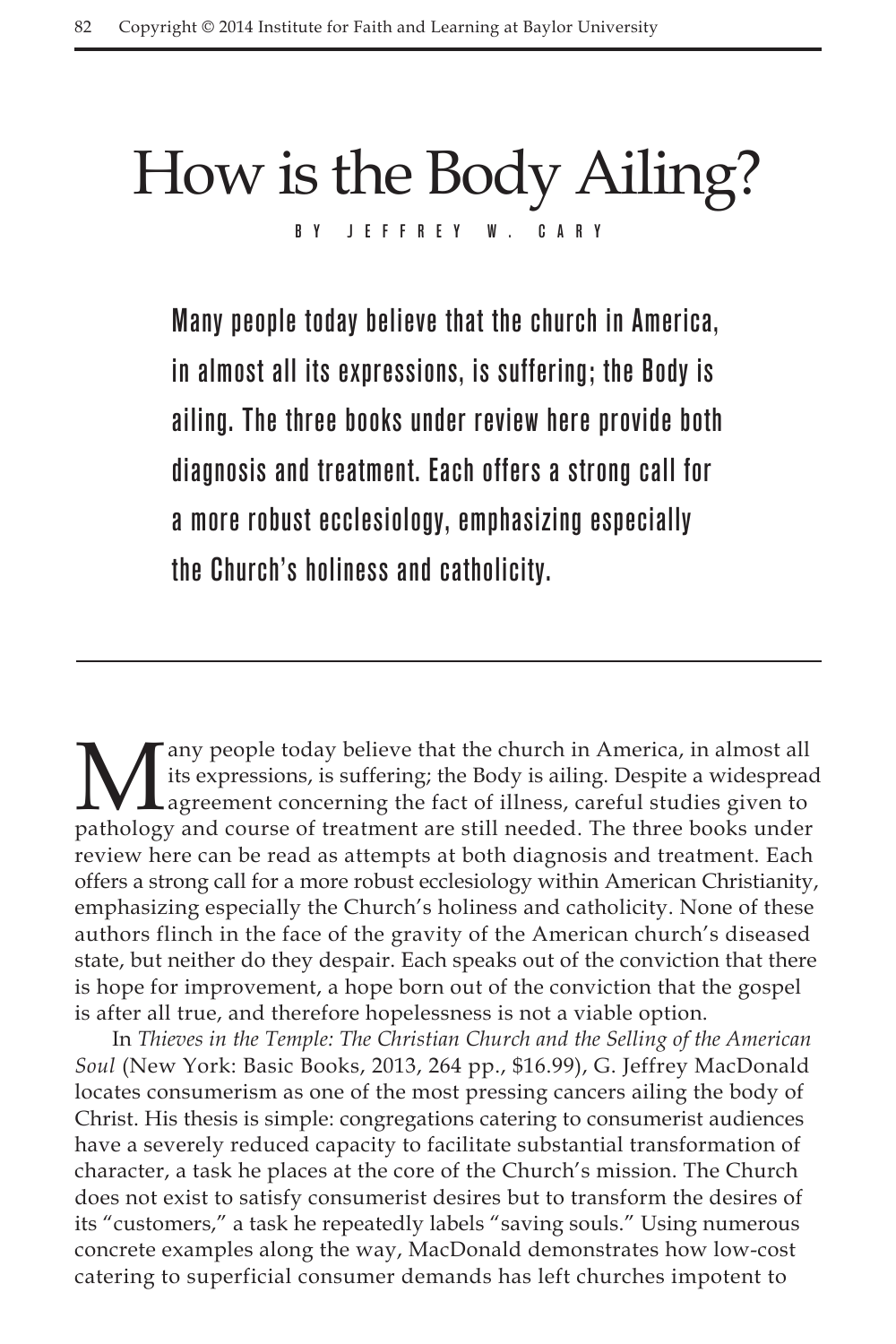facilitate genuine transformation and, instead, has them creating niche interest groups rather than anything approaching genuine catholicity. MacDonald is not bashful in his diagnosis or in naming names along the way, placing several specific churches and church leaders under the microscope.

There is nothing especially unique in MacDonald's critique of ecclesial consumerism. What is perhaps novel is his proposal for treatment, which noticeably does not include seeking to eradicate the disease. In his view, consumerism is so deeply established that the Church must work within the structures of consumerism to return the Church to its mission of transforming desires. He appeals primarily to the laity to use their leverage as consumers to demand activities, classes, and sermons that will actually lead to transformation. As his primary example, he highlights the laity in the ancient church who bore much of the burden for the integrity of the Church and who chose their leaders on the basis of who could lead them to become more virtuous.

Aside from perhaps too selective and simple a reading of the ancient laity's role, MacDonald's appeal for congregants to use their consumer leverage to force change is questionable. First, MacDonald's proposal assumes a substantial enough number of people whose desires are well ordered to leverage this kind of change. Yet according to his argument, that is precisely what the disease of consumerism seems to have made impossible, though he suggests there are growing numbers of people expressing such concerns. Second, one might ask what it means for consumers to use leverage, which is the language of coercion, including an implied threat: "If you don't do it my way, I'll leave." If the goal of Christian living is transformation into the image of Christ, as MacDonald repeatedly asserts, shouldn't the means to the goal fit the character of the goal itself? Must we capitulate to the language and practice of consumerism by taking an "if you can't beat'em, join'em" strategy?

Aside from these questions about method, MacDonald's is a strong call for substantial change. He expresses hope that American Christians could respond positively to a message of costly sacrifice as the path to transformation, since they know high-cost sacrifice in so many other areas such as sports and long work hours. He wisely includes the warning that a high-cost orientation does not necessarily lead to transformation; it sometimes leads to prideful legalism rather than hearts that bear the fruits of the Spirit. Still, he believes it is important for churches to call for more costly sacrifice as an antidote to the corrosive effects of consumerism.

Although many are diagnosing the disease of ecclesial consumerism, and at a far more nuanced level, MacDonald's book still has a role to play. First, it is written for a lay readership and could prove useful in guided reading groups within a congregational context. Second, it is peppered with anecdotes, statistics, and stories illustrating not only diseased churches but churches effectively limping toward healing. Third, it concludes in a hopeful key that the cancer may not be terminal, which is important for those who believe the gospel is true.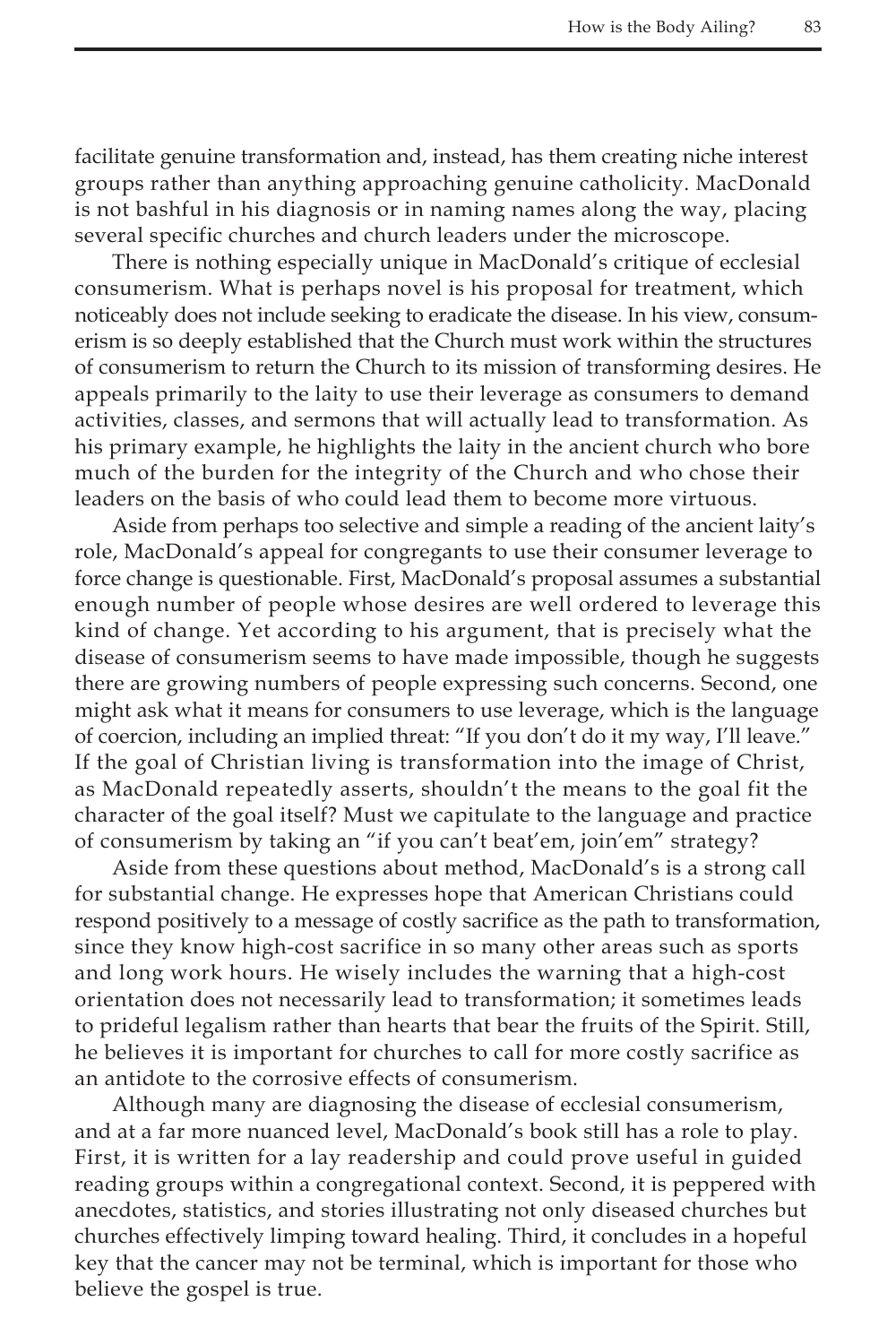## 缀

In *The Borders of Baptism: Identities, Allegiances, and the Church*, Theopolitical Visions 11 (Eugene, OR: Wipf & Stock, 2011, 204 pp., \$22.00), Michael Budde diagnoses another deteriorating disease in the American church: ailing allegiance. This book is a collection of occasional essays and lectures that

For many Christians, national solidarity would trump ecclesial solidarity. Michael Budde says one of the most pressing ecclesiological concerns right now is the "converting of the baptized" so that being a disciple trumps being a citizen of the state.

come together coherently around the organizing theme of "ecclesial solidarity." Ecclesial solidarity names "the conviction that 'being a Christian' is one's primary and formative loyalty, the one that contextualizes and defines the legitimacy of other claimants on allegiance and conscience" (p. 3). Budde's contention is that the American church has allowed itself to be subordinated, especially by the

state, such that it has come to play a domesticated chaplaincy role at best. Baptism should mark entry into a new kind of people along the lines of an ethnic group (e.g., 1 Peter 2:9) whose primary allegiance is to Christ. American Christianity, however, has allowed baptism to become spiritualized and subsumed under supposedly more fundamental allegiances such as patriotic or ethnic ties. Budde's central argument is that Christianity will become increasingly irrelevant unless it reclaims its distinctiveness according to which the "borders of baptism" delineate a transnational people who stand in the world as a prototype of reconciled humanity; in other words, it is an argument for catholicity.

Budde broadly sketches his vision of ecclesial solidarity in the opening two chapters. The remaining chapters seek to flesh out this vision through a variety of issues facing contemporary American Christians such as immigration, politics, racial makeup of churches, corporate practices, and several others.

Two chapters illustrate how he specifically applies "ecclesial solidarity." Chapter five deals with the question of immigration. Budde reports on a bill passed by the Oklahoma legislature in 2008 that made it illegal to knowingly transport illegal immigrants and made it more difficult for them to get jobs or receive governmental services. He then relays the story of a Catholic bishop who wrote a letter to the churches in his diocese rejecting the bill as immoral and informing these churches that their diocese would make available all its charitable resources to suffering illegal immigrants as if to Christ himself. And in the case that illegal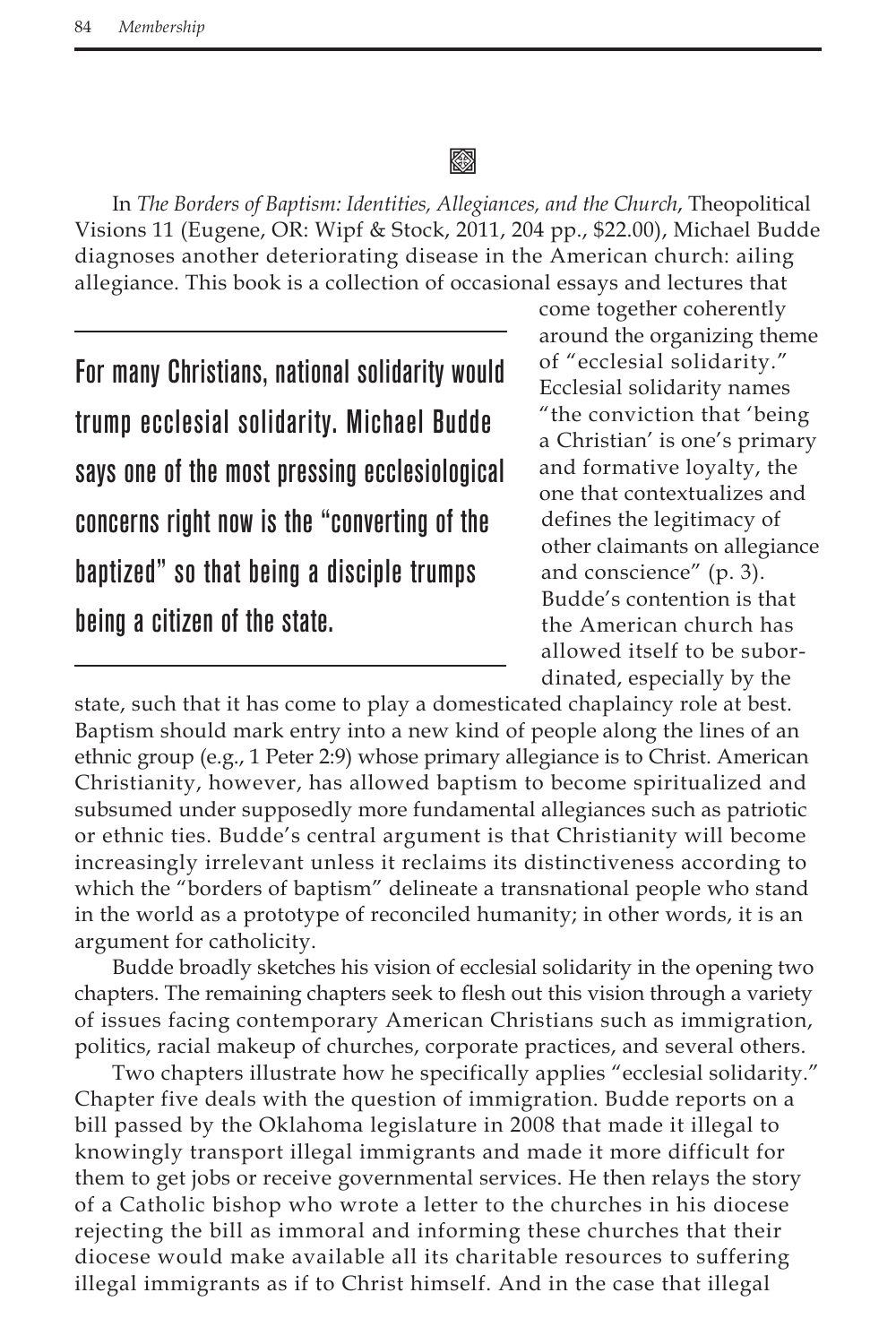immigrants with children were arrested, the church would take responsibility for the welfare of their children. Budde concludes:

Things like this serve as a vivid reminder that when it's self-aware, the Church is larger than any nation, more diverse than any region, more deeply rooted in the life of the poor than any other entity that would claim us. In a global perspective, it's the Church that is truly the polity that makes one out of the many (*e pluribus unum*, and all that); states, countries, ethnicities, tribes, and classes look like sectarian enclaves in comparison. (p. 89)

There are many Christians in this situation for whom national solidarity would trump ecclesial solidarity. As a result, Budde says one of the most pressing ecclesiological concerns right now is the "converting of the baptized" so that being a disciple trumps being a citizen of the state.

In a related way, chapter ten takes up the topic of treason. Americans have been formed to give unreflective assent to the notion of patriotic loyalty to country, doing almost anything to avoid the charge of treason. Budde points out that the earliest Christians did not think of Rome as being *their* empire, and although relieved when not being persecuted, they certainly were not surprised by charges of treason when they came. Budde asserts that a Church seeking to be faithful to the gospel knows that "'treason' is an irremovable possibility of a robust ecclesiology that 'seeks first the Kingdom'" (p. 164).

Like MacDonald, while Budde's diagnosis is sobering, his prognosis is hopeful. He believes that the contemporary scene of advancing globalization is leading to an increased transnational consciousness and changing notions of sovereignty as it relates to states. These transnational movements may serve to loosen nationalist tendencies that have crippled proper Christian allegiance, and they may provide new opportunities for American Christians to rediscover a more catholic social identity whose borders are as wide as the transnational borders of baptism.

## **⊗**

Similar to Budde's book, William T. Cavanaugh's *Migrations of the Holy: God, State, and the Political Meaning of the Church* (Grand Rapids, MI: Wm. B. Eerdmans Publishing Co., 2011, 208 pp., \$18.00) is a collection of previously published articles that come together beautifully around a tightly organized thesis. Over the breadth of these essays, Cavanaugh argues against the commonly held notion that secularization has led to a decline in religion. He argues, instead, that devotion traditionally located within the Western church has slowly migrated to the nation-state which took over and secularized theological concepts and constructed itself as a kind of savior capable of demanding ultimate allegiance. Over time, the nation-state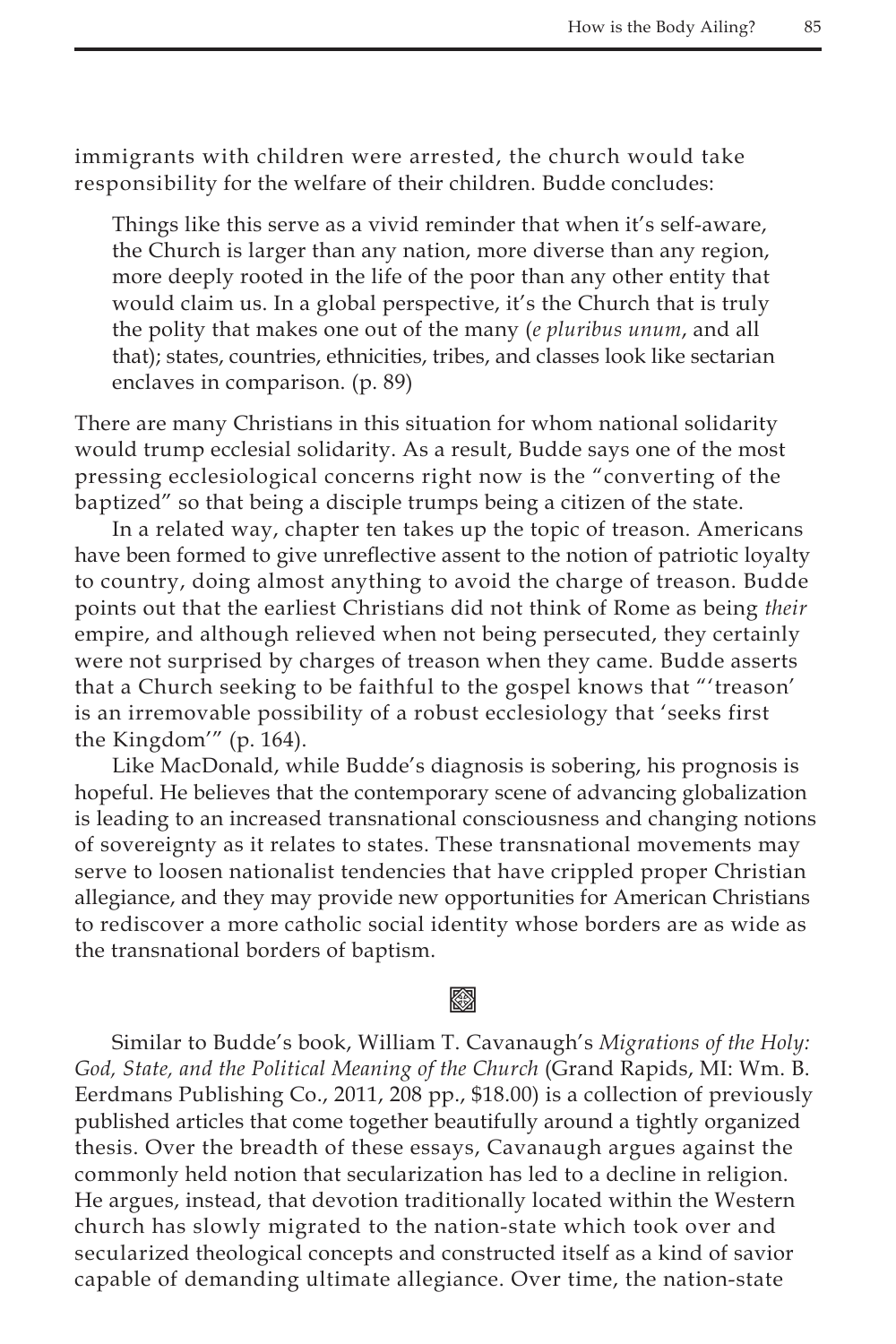effectively subordinated the Church, relegating the Church's proper influence to the realm of "religion" (understood as that which is spiritual and private), whereas the state oversees the "political" realm. Cavanaugh adamantly rejects the separation of religion and politics as separate spheres governed by separate entities, because it has led Christians into a confusion of primary allegiance. Similar to Budde, Cavanaugh argues repeatedly and in various ways that the Church is its own form of visible politics and must not allow itself to be subordinated under a nation-state that (mistakenly) presents itself as being more universal in scope.

One of Cavanaugh's great strengths is that his diagnosis of the Church includes a careful history of the disease's inception and progression. Cavanaugh courageously challenges established and highly revered claims and myths about the modern nation-state. The best example of this counter narration occurs in the opening chapter entitled "'Killing for the Telephone Company': Why the Nation-State Is Not the Keeper of the Common Good." The nationstate is often said to have arisen naturally out of society and to maintain a limited role within it, part of which is to protect and promote the common good. Cavanaugh shows through careful historical analysis that the modern state did not arise naturally out of the pursuit of the common good but rather was constructed through the centralization of power by dominant groups who violently gathered resources for themselves from the general population. The state then created "society" by absorbing rights and responsibilities that once belonged to a variety of special groups and creating artificial boundaries, increasing its sovereignty over a monolithic space and presenting itself as the keeper of the common good that could demand sacrifice of those within its bounds benefitting from that service. But as Cavanaugh argues, the nationstate cannot possibly be the keeper of a truly common good. He urges an alternative vision along the lines of Augustine's "two cities," according to which Church and state are two cities mapped not onto space but onto time.

In Cavanaugh's view, the American church must assert its own political identity by resisting the artificial borders and idolatrous claims to universality (i.e., catholicity) made by states. Several times throughout these essays he returns to the point that the early church chose the term *ekklesia* to describe itself rather than words that indicated particular groups within a larger whole, such as *koinon* or *collegium*. The term *ekklesia* has its roots in God's history with Israel, who served as the primary and visible location of God's saving action within the world. Most of Israel's history did not occur in the form of a state in any recognizable sense. Cavanaugh is eager to suggest that in presenting itself as an alternative and visible political reality, the Church is not withdrawing from the world but serving it as a sign of salvation history, partly by reminding the worldly state of its contingent nature.

Clearly, Cavanaugh's is a strong ecclesiology that emphasizes the visibility of the Church's distinct presence in the world. How does such an ecclesiology take seriously the fact of obvious human sinfulness in the